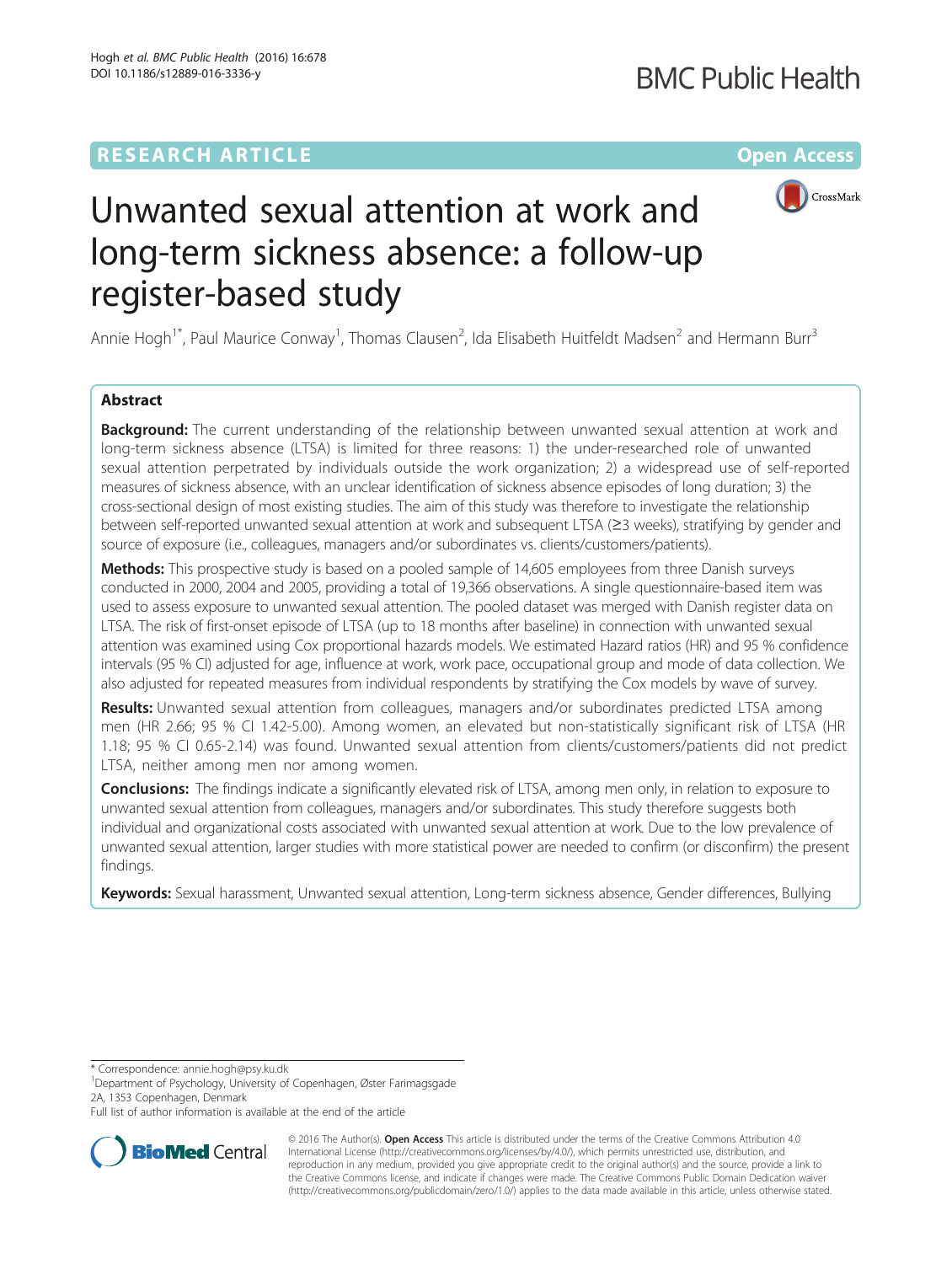#### Background

It is widely recognized that long-term sickness absence bears high costs to the employees, the work organizations and the society at large [\[1](#page-8-0), [2\]](#page-8-0). Long-term sickness absence predicts severe outcomes such as work disability and labour market exclusion [[3\]](#page-8-0). A priority for research is therefore to identify potentially preventable workplace risk factors of long-term sickness absence. The present study aims to contribute in this direction by investigating the under-researched role of being exposed to unwanted sexual attention at work, a common form of workplace sexual harassment [[4\]](#page-8-0), as a risk factor for long-term sickness absence (≥3 weeks). This relationship will be examined stratified by gender and for two different sources of unwanted sexual attention, i.e., colleagues, managers and/or subordinates or clients/customers/patients.

Workplace sexual harassment can be defined as unwelcome sex-related behaviours at work that are appraised by targets as offensive, exceeding their resources and threatening their well-being [\[5](#page-8-0)–[7\]](#page-8-0). Such harassment may also reflect a specific form of workplace bullying in which gender or sexuality is utilized as a means of oppression [[8](#page-8-0)]. According to the latest European Working Condition Survey (EWCS), workplace sexual harassment has an average prevalence of about 1 % among workers in EU27, and it does not exceed 2 % in any of the participating EU Member States, although these figures might be heavily underestimated because of underreporting bias. Exposure to sexual harassment is more prevalent among women and in sectors where employees are more in contact with clients or customers, such as healthcare, wholesale and retail [[9, 10\]](#page-8-0).

Specifically, unwanted sexual attention has been identified as the second most common form of workplace sexual harassment after gender harassment [\[6](#page-8-0), [11, 12](#page-8-0)], which indicates sexist behaviour or acts aimed at belittling or offending the target on grounds of gender. The third form of sexual harassment is sexual coercion, which is more rare [\[11](#page-8-0)]. Unwanted sexual attention consists of sex-related verbal and/or non-verbal acts that are qualified as unwelcome, offensive and unreciprocated [[11\]](#page-8-0), such as sending intrusive letters, making phone calls, touching, grabbing, cornering, etc. [[4](#page-8-0)]. In the available literature unwanted sexual attention has rarely been investigated on its own [\[13\]](#page-8-0). Thus, the following section refers to earlier literature on workplace sexual harassment in general, unless otherwise stated.

Previous cross-sectional evidence suggests that exposure to workplace sexual harassment is associated with poor health status and well-being [\[13](#page-8-0), [14](#page-8-0)]. Health correlates of sexual harassment include negative mood and poor psychosomatic health [\[15](#page-8-0), [16](#page-8-0)], symptoms of posttraumatic stress disorder [[17](#page-8-0)], physiological stress [\[18](#page-8-0)], and depression [\[5](#page-8-0)]. Longitudinal studies on the association between sexual harassment on the one side and health and work-related consequences on the other side are less frequent but have linked sexual harassment with depressive symptoms [\[19\]](#page-8-0), psychological distress [\[20](#page-8-0)], job dissatisfaction [[21, 22\]](#page-8-0), alcohol consumption [\[23](#page-8-0)], increased use of spiritual and legal services [[24](#page-8-0)] and increased turnover [[25\]](#page-8-0).

Regarding sickness absence as a potential outcome, recent cross-sectional studies have found statistically significant associations between workplace sexual harassment and sickness absence of various length, although these associations were often weakened or became statically non-significant after adjustment for individual and work-related factors [[26](#page-8-0), [27\]](#page-8-0). Other older studies have also found statistically significant cross-sectional (e.g. [\[15, 28](#page-8-0)] and longitudinal (e.g. [[21](#page-8-0)]) associations between workplace sexual harassment and work withdrawal, an unspecific outcome comprising a mixture of behaviours such as absenteeism, tardiness, and task avoidance. To our knowledge, the only available evidence regarding the specific prospective association between unwanted sexual attention and long-term sickness absence is provided by the studies conducted by Clausen et al. [\[29\]](#page-8-0) on a sample of female Danish elder-care workers, and by Nabe-Nielsen et al. [\[30\]](#page-8-0) on a workplace-based sample covering different occupational sectors . In the study by Clausen et al., the authors did not find a statistically significant effect of unwanted sexual attention on subsequent register-based long-term sickness absence of eight weeks or more [[29](#page-8-0)]. On the contrary, a statistically significant association was found by Nabe-Nielsen et al. between unwanted sexual attention and later register-based long-term sickness absence of ≥30 days.

However, when examining the available literature at least three major limitations impact the current understanding of the relationship between unwanted sexual attention and long-term sickness absence. A first limitation lies in the way sickness absence has been assessed. Except for the studies by Clausen et al. [\[29](#page-8-0)] and Nabe-Nielsen et al. [\[30](#page-8-0)], the previously mentioned studies [\[26](#page-8-0), [27\]](#page-8-0) measured sickness absence using selfreports, while also failing to clearly identify sickness absence episodes of long duration. In these studies, sickness absence was included as outcome either in a continuous [[26\]](#page-8-0) or categorized form, by using yes / no absence [[27](#page-8-0)] or >7 days of absence [[31](#page-8-0)]. As a result, knowledge about the specific impact of unwanted sexual attention on long-term sickness absence is currently limited.

A second limitation is the cross-sectional design of most existing literature (see again Clausen et al. [[29](#page-8-0)] and Nabe-Nielsen et al. [\[30\]](#page-8-0) as rare exceptions). Because of this, the direction of the relationship between workplace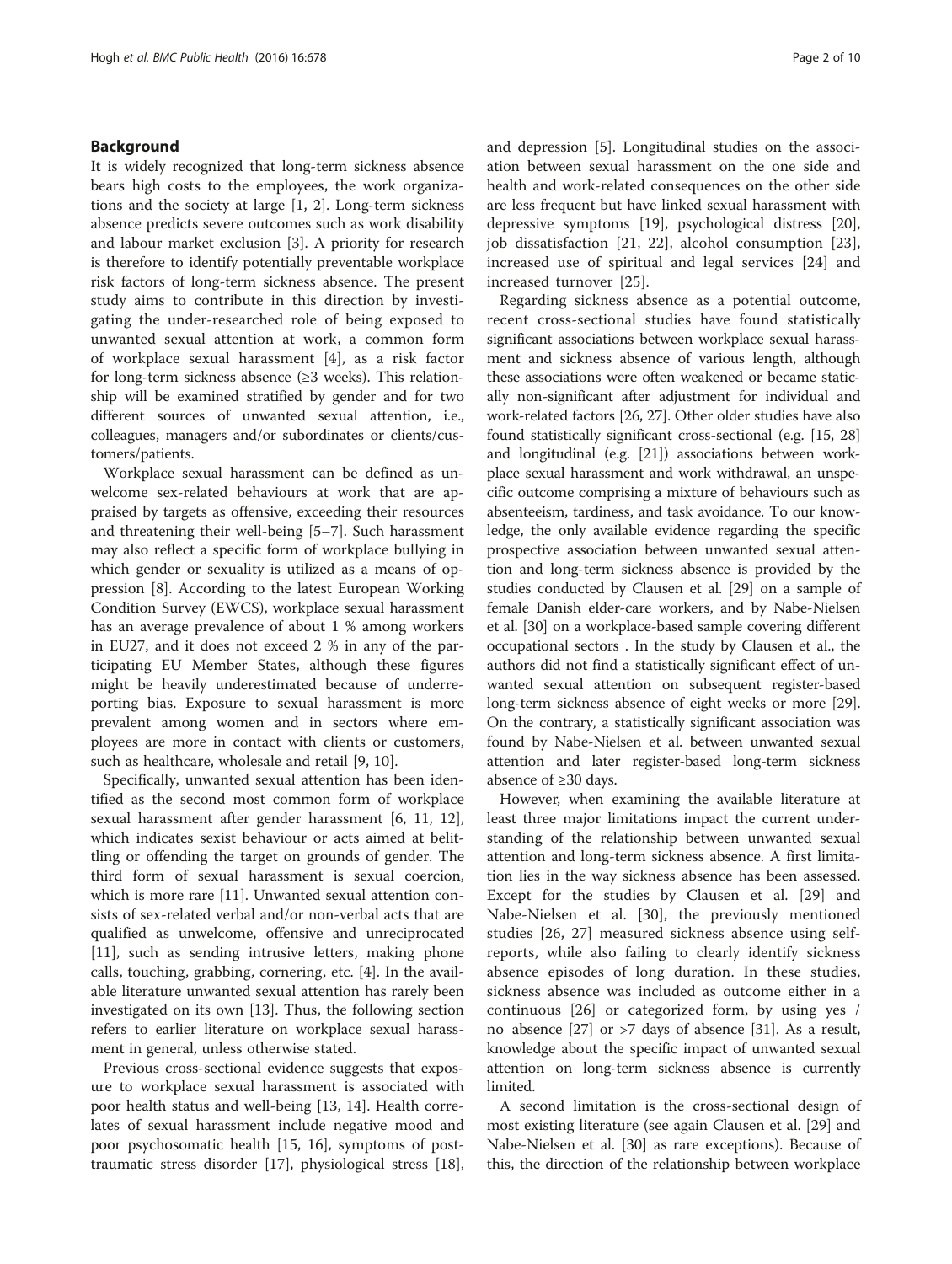sexual harassment and long-term sickness absence is unclear; indeed, a competing interpretation could be that employees with more sickness absence, because of their lower health status, generally have less resources and are thus more vulnerable to environmental demands, making them at a higher risk of being the target of sexual harassment and/or of perceiving certain acts as offensive and degrading.

The third limitation is that most existing research focuses on workplace sexual harassment perpetrated by co-workers [[32, 33](#page-8-0)], although it may originate also from individuals not employed by the organization. In particular, there are no studies about the effect of such "third party" sexual harassment on long-term sickness absence. Such relationship could be expected given that employees in the service sector are often subjected to a "customer is always right" organizational culture [[33\]](#page-8-0) requiring them to maintain a sustained emotional regulation so as to conceal or limit the expression of their natural affective states even in front of harassing service users. Exposure to high demands for hiding emotions has previously been found to predict long-term sickness absence [[34, 35](#page-8-0)]. No distinction between the two sources of unwanted sexual attention were made neither in the study by Clausen et al. [\[29](#page-8-0)] (although here unwanted sexual attention originated predominately from clients and patients [\[36](#page-8-0)] nor in the study by Nabe-Nielsen et al. [[30\]](#page-8-0). This picture indicates that there is insufficient evidence about the potential differences in the association between unwanted sexual attention and long-term sickness absence related to the source of exposure (i.e., colleagues, managers and/or subordinates vs. clients/ customers/patients).

A further open question in the current literature is whether the relationship between unwanted sexual attention and long-term sickness absence changes based on gender. Most existing research on workplace sexual harassment has been conducted on female employees, where the exposure is commonly more frequent [\[7](#page-8-0)]. Nevertheless, recent studies show that also men are subjected to this behaviour (i.e. [\[7, 12](#page-8-0), [13](#page-8-0), [15, 26, 27, 37](#page-8-0)]. However, the available studies provide mixed findings regarding the role of gender in the association between workplace sexual harassment and sickness absence [[15](#page-8-0), [26, 27, 37\]](#page-8-0). Hence, to date there is inconclusive evidence about whether the effect of unwanted sexual attention on long-term sickness absence differs between genders.

The present study aims to contribute addressing these limitations by investigating prospectively the relationship between exposure to unwanted sexual attention and the risk of long-term sickness absence (≥3 weeks) measured using registers. This association will be examined stratifying by gender and the source of unwanted sexual attention, i.e., from colleagues, managers and/or subordinates vs. clients/customers/patients.

#### **Methods**

#### Procedure and participants

This study is based on a pooled set of data from three existing Danish studies, i.e., the Danish Work Environment Cohort Study (DWECS-2000  $(N = 5766)$  [\[38](#page-8-0)], the DWECS-2005  $(N = 8901)$  [[39](#page-8-0)]), and the Copenhagen Psychosocial Questionnaire Study (COPSOQ-II  $(N =$ 4669) [\[40](#page-8-0)]. These studies were linked to the Danish DREAM-register which contains information on all social transfer payments in Denmark, including sickness absence benefits since 1996 [[41\]](#page-8-0). The COPSOQ-II and the two DWECS studies include samples that were drawn randomly from the Danish population of working age. Response rates to these surveys varied between 75 % (DWECS 2000), 60 % (COPSOQ-II 2004), and 63 % (DWECS 2005). The pooled sample used in the present study consisted of 19,366 observations deriving from 14,605 independent participants across the three surveys. This means that some employees participating in both DWECS surveys contributed twice to the data.

#### Outcome: Long-term sickness absence

Long-term sickness absence (LTSA) was measured in the Danish DREAM-register on social transfer payments. In DREAM, sickness absence is recorded at a weekly basis when the employer is entitled to reimbursement of the sickness pay during our 18-month follow-up period. During the years in which this study took place (2000 to 2007), Danish employers were entitled to reimbursement after 14 consecutive days of sickness absence [\[42](#page-8-0)]. Therefore, we defined long-term sickness absence as absence exceeding 14 calendar days, corresponding to at least three consecutive weeks in DREAM (register codes 890–899). No diagnostic information on the causes of sickness absence is included in the DREAM register.

#### Independent variable: Unwanted sexual attention

Unwanted sexual attention was operationalized with the following item: 'Have you been exposed to unwanted sexual attention within the past 12 months?', without a definition of the phenomenon provided ahead of the question. In DWECS-2000 and DWECS-2005, the response options were: 'No', 'Yes, from colleagues', 'Yes, from a manager', 'Yes, from a subordinate', and 'Yes, from clients/customers/patients'.

In COPSOQ-II, the response options were: 'Yes, daily', 'Yes, weekly', 'Yes, monthly', 'Yes, now and then', and 'No'. Respondents reporting exposure to unwanted sexual attention were subsequently asked who the perpetrator was. Response options were: 'Colleagues', 'A manager', 'Subordinates', and 'Clients/customers/patients' [[40\]](#page-8-0).

To harmonize measures across the three surveys, we recoded the item concerning unwanted sexual attention into two separate variables as follows: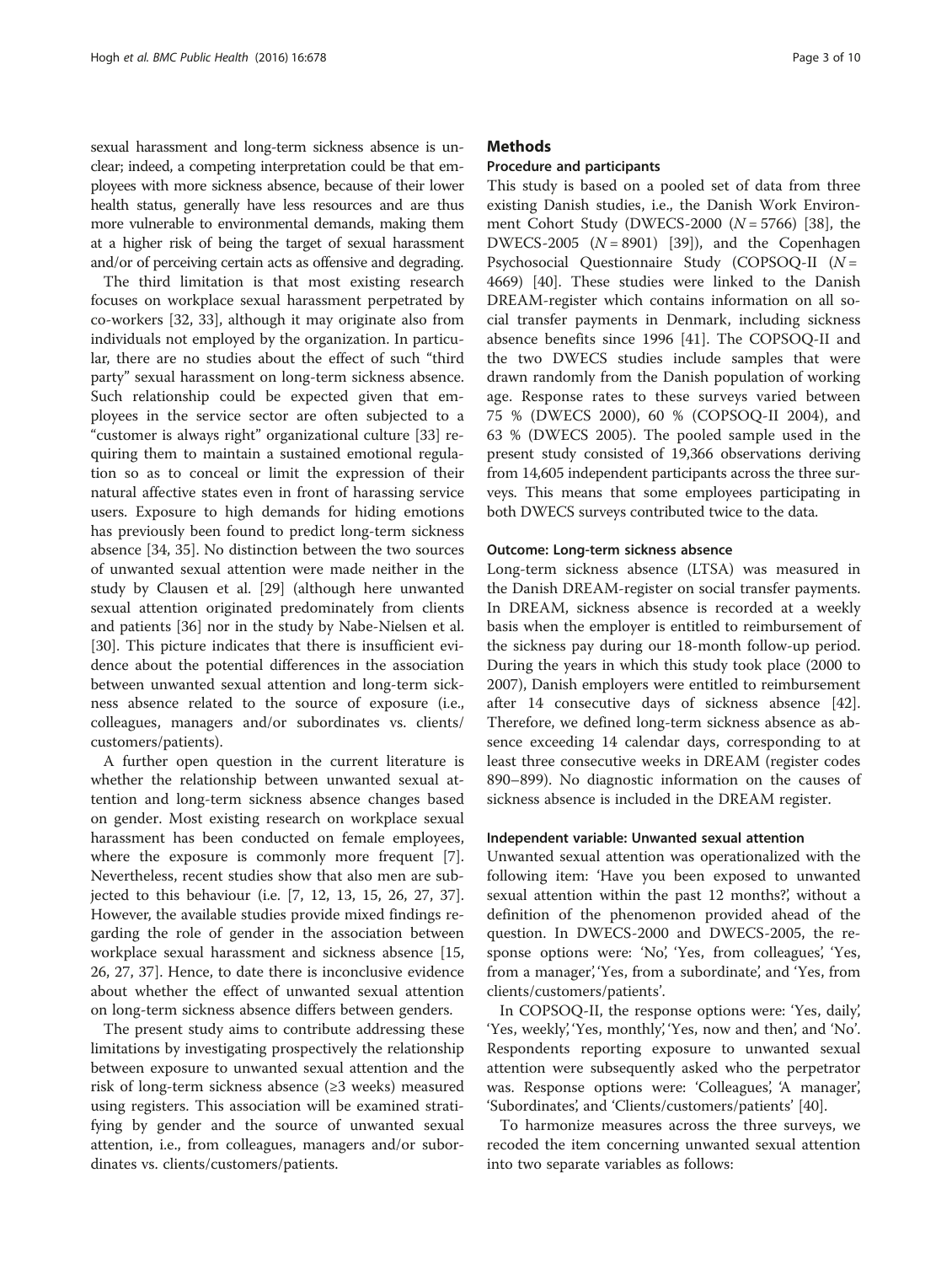- Self-reported exposure to unwanted sexual attention from colleagues, managers and/or subordinates (yes/no).
- Self-reported exposure to unwanted sexual attention from clients/customers/patients (yes/no).

#### Covariates

Elements of the psychosocial work environment such as low influence at work and high work pace, have been shown to predict long term sickness absence [\[34, 43](#page-8-0)–[46](#page-8-0)]. Poor psychosocial environment is associated with negative acts in general [\[47\]](#page-9-0). Thus, such work environment factors could potentially confound the association between unwanted sexual attention and long term sickness absence. Influence at work was measured using a four-item scale from COPSOQ-II [\[40](#page-8-0)]. Sample item: "Do you have a large degree of influence concerning your work?". Cronbach's alpha: 0.78. Work pace was measured using a single item from COPSOQ-II: "Is it necessary for you to work very fast?". Responses were given on five point Likert-scales. The above-mentioned scale and single-item question on psychosocial work conditions were scored from 0–100, with 100 representing the highest degree of the measured dimension. Age and gender of respondents were derived from registers. Respondents were subdivided into five mutually exclusive occupational groups (working with customers, working with clients, office workers, manual workers and primary sector work [agriculture, forestry, fishing]) based on information on job titles from the original datasets. Finally, we also included as covariate a categorical variable identifying the different modes of data collection used in the three surveys, i.e., face-toface interview, telephone interview, postal and on-line questionnaire, as this factor has been shown to affect the level of reporting [[48\]](#page-9-0).

#### Statistical analysis

To investigate the effect of unwanted sexual attention on the risk of LTSA during the 18-month follow-up, data were analysed using Cox proportional hazards model. Hazard ratios (HR) and 95 % confidence intervals (95 % CI) were estimated. The risk time was calculated as time from answering the questionnaire until the first onset of sickness absence episode or the end of the 18 month follow-up period. Respondents who were cases of LTSA at baseline and those who emigrated, retired or died during the follow-up period, were censored from the study. The analyses were conducted separately for men and women distinguishing between the source of sexual harassment. Note that we did not exclude office workers, manual workers and primary sector workers from the analyses on unwanted sexual attention from clients/customers/patients and LTSA. We did so because also in these groups contacts with client and customers may occur. This is confirmed in our study,

where unwanted sexual attention from clients/customers/patients was also reported by these workers. All analyses were cumulatively adjusted in three steps. In the first step, we adjusted for age and mode of data collection. In the second step, we additionally adjusted for occupational group. In the third step, we additionally adjusted for influence at work and work pace. We also stratified the Cox models by the original study, to account for data clustering within each study. This approach is similar to a fixed effect meta-analysis of the study-specific hazard ratios [[49\]](#page-9-0). We included two waves of the DWECS study in the analyses and adjusted for repeated measures from individual respondents by stratifying the Cox models by wave of survey (i.e. DWECS2000 and DWECS2005) [[50](#page-9-0)]. Finally, in a sensitivity analysis we excluded respondents who had been exposed to unwanted sexual attention from clients/customers/patients from the analysis of the association between unwanted sexual attention from colleagues, managers and/or subordinates and the risk of LTSA, and vice versa. Data were analysed using SAS 9.3 (SAS Institute Inc., Cary, NC, USA).

#### Results

Table [1](#page-4-0) shows the descriptive statistics for the main study variables. In all, unwanted sexual attention was reported by 2.2 % of the sample (2.9 % among women and 1.6 % among men). In particular, 1 % of the respondents were exposed to unwanted sexual attention from colleagues, managers and/or subordinates (1.3 % among women and 0.7 % among men); 1.3 % reported exposure from clients/customers/patients (1.7 % among women and 1.0 % among men). We note that unwanted sexual attention from clients/customers/patients was also reported by office workers (0.4 %), manual workers (0.4 %) and primary sector workers (0.6 %), although to a lower extent than those participants working with customers (2.1 %) and clients (2.7 %).

In Table [2](#page-4-0), gender-stratified Hazard Ratios (HR) indicated that exposure to unwanted sexual attention from colleagues, managers and/or subordinates was significantly associated with subsequent long-term sickness absence among men but not among women after adjusting for age and occupational group ( $HR = 2.15$ ; 95 % CI = 1.18 - 3.91). Including influence at work and work pace in the third model did not substantially change the associations (HR = 2.47; 95 % CI 1.32 – 4.65). In the sensitivity analysis, when excluding respondents who had been exposed to unwanted sexual attention from clients/customers/patients, the HR remained significant (=2.66 95 % CI 1.42 – 2.66) (not shown in the table) among men. With regard to women, we found a slightly elevated but statistically non-significant HR for the association between unwanted sexual attention from colleagues,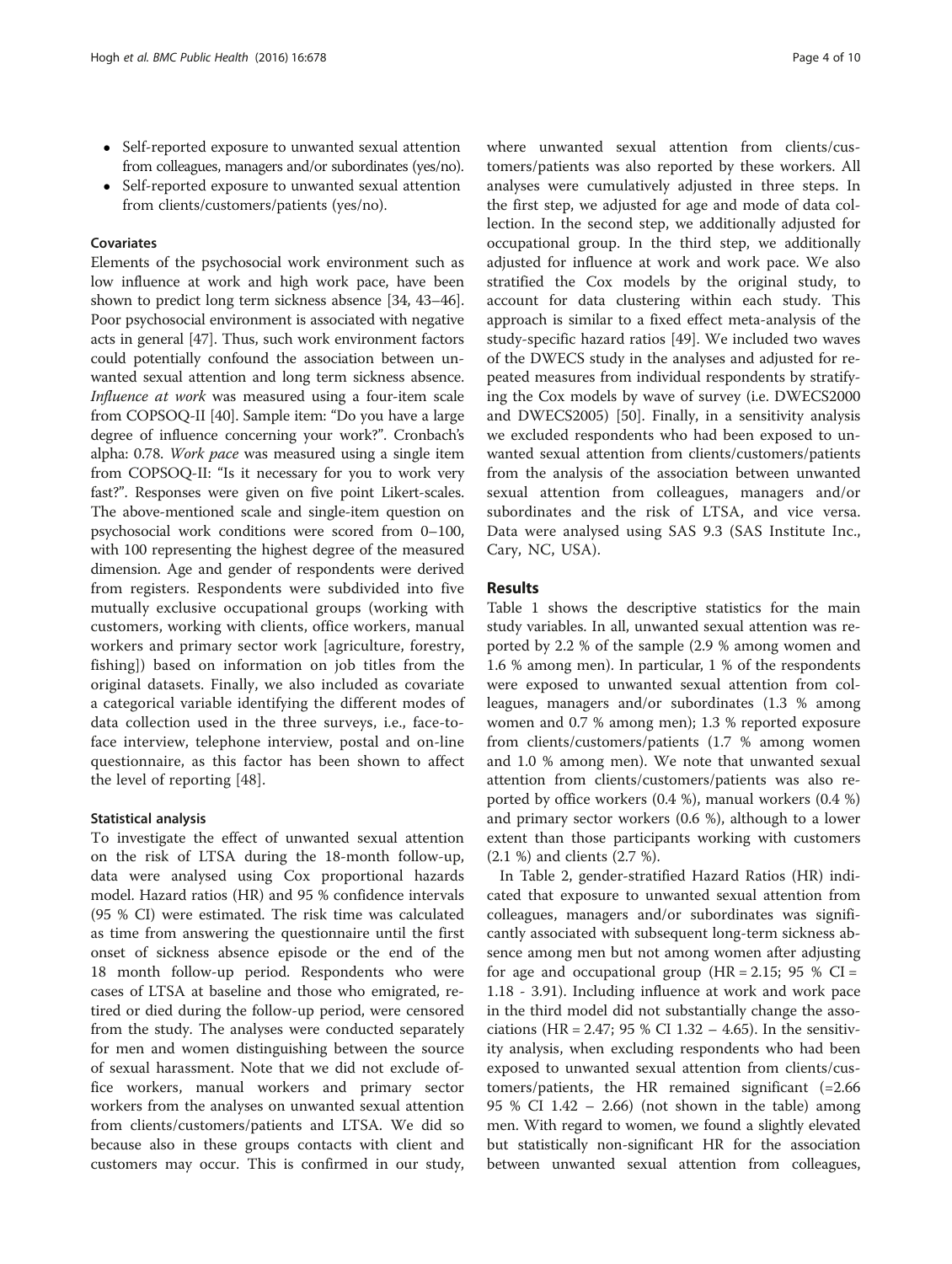<span id="page-4-0"></span>

|  | Table 1 Sample characteristics (overall and stratified by gender) |  |  |  |
|--|-------------------------------------------------------------------|--|--|--|
|--|-------------------------------------------------------------------|--|--|--|

|                                                                                              | All respondents | Female respondents | Male respondents |
|----------------------------------------------------------------------------------------------|-----------------|--------------------|------------------|
| Observations (N /Per cent)                                                                   | 19,366 / 100.0  | 9599 / 49.6        | 9767 / 50.4      |
| Long-term sickness absence (Events /Per cent)                                                | 1769 / 9.1      | 947 / 9.9          | 822 / 8.4        |
| Exposure to unwanted sexual attention: Overall<br>prevalence (N /Per cent)                   | 415 / 2.2       | 265 / 2.9          | 150/1.6          |
| Exposure to unwanted sexual attention from<br>colleagues/managers/subordinates (N /Per cent) | 181 / 1.0       | 118/1.3            | 63/0.7           |
| Exposure to unwanted sexual attention from<br>clients/customers/patients (N /Per cent)       | 245/1.3         | 156/1.7            | 89/1.0           |
| Influence at work (Mean (SD))                                                                | 52.8 (26.1)     | 50.4 (25.2)        | 55.1 (26.8)      |
| Work pace (Mean (SD))                                                                        | 57.8 (24.6)     | 58.4 (24.7)        | 57.2 (24.5)      |
| Age (Mean (SD))                                                                              | 41.4(11.1)      | 41.4 (11.0)        | 41.5(11.1)       |
| Working with customers                                                                       | 2510 / 13.0     | 1378 / 14.4        | 1132 / 11.6      |
| Working with clients                                                                         | 5825 / 30.1     | 3619 / 37.7        | 2206 / 22.6      |
| Office workers                                                                               | 4831 / 25.0     | 2556 / 26.6        | 2275 / 23.3      |
| Manual workers                                                                               | 5617 / 29.0     | 1843 / 19.2        | 3774 / 38.6      |
| Primary sector work (agriculture, forestry, fishing)                                         | 583 / 3.0       | 203 / 2.1          | 380 / 3.9        |
| Original survey (N /Per cent)                                                                |                 |                    |                  |

managers and/or subordinates and long-term sickness absence in the final fully adjusted model (HR = 1.10; 95 %  $CI = 0.60 - 2.00$ , which was also confirmed in the sensitivity analysis where participants also reporting unwanted sexual attention from clients, customers and/or patients were removed from the analysis ( $HR = 1.18$ ; 95 % CI = 0.65 - 2.14) (not shown in the table).

Table [3](#page-5-0) shows an elevated but non-significant risk  $(HR = 1.31, 95 % CI = 0.67 - 2.54)$  for the association between unwanted sexual attention from clients/customers/patients and long-term sickness absence in men, while no such indication of an elevated risk was observed among women. Similar results were found in the sensitivity analysis excluding those participants also reporting unwanted sexual attention from colleagues, managers and/or subordinates.

#### Discussion

We found that self-reported exposure to unwanted sexual attention from colleagues, managers and / or subordinates was related to a higher risk of subsequent long-term sickness absence than exposure to unwanted sexual attention from clients/customers/patients. However, men were found to be more at risk of long-term sickness absence than women in connection with the exposure to unwanted sexual attention from colleagues, managers and / or subordinates. No statistically significant associations were observed among female employees and in relation to unwanted sexual attention from clients/customers/patients. These results were confirmed in sensitivity analyses excluding employees reporting simultaneous exposure to the two sources of unwanted sexual attention.

|  |  | Table 2 Risk of long-term sickness absence in relation to unwanted sexual attention from colleagues/managers/subordinates <sup>a</sup> |  |  |  |  |
|--|--|----------------------------------------------------------------------------------------------------------------------------------------|--|--|--|--|
|--|--|----------------------------------------------------------------------------------------------------------------------------------------|--|--|--|--|

|        |           |       |            | Risk of LTSA for more than three consecutive weeks |               |             |               |                      |               |
|--------|-----------|-------|------------|----------------------------------------------------|---------------|-------------|---------------|----------------------|---------------|
|        |           |       |            | Model 1 <sup>b</sup>                               |               | Model $2^c$ |               | Model 3 <sup>d</sup> |               |
| Gender | Exposed   | Cases | Events n/% | <b>HR</b>                                          | 95 % CL       | <b>HR</b>   | 95 % CI       | <b>HR</b>            | 95 % CI       |
| Female | Yes       | 118   | 12/10.2    | 1.17                                               | $0.66 - 2.08$ | 1.21        | $0.68 - 2.15$ | 1.10                 | $0.60 - 2.00$ |
|        | <b>No</b> | 8978  | 890/9.9    |                                                    | Reference     |             | Reference     |                      | Reference     |
| Male   | Yes       | 63    | 11/17.5    | 2.11                                               | 1.16-3.84     | 2.15        | 1.18-3.91     | 2.47                 | 32-4.65       |
|        | <b>No</b> | 9343  | 782 / 8.4  |                                                    | Reference     |             | Reference     |                      | Reference     |

<sup>a</sup> All estimates are adjusted for random effects from the original surveys that the pooled data are based upon and repeated measures from

individual respondents

b Hazard ratios are adjusted for age and mode of interviewing

<sup>c</sup> Hazard ratios are additionally adjusted for occupational group

<sup>d</sup> Hazard ratios are additionally adjusted for psychosocial work conditions (influence at work and work pace)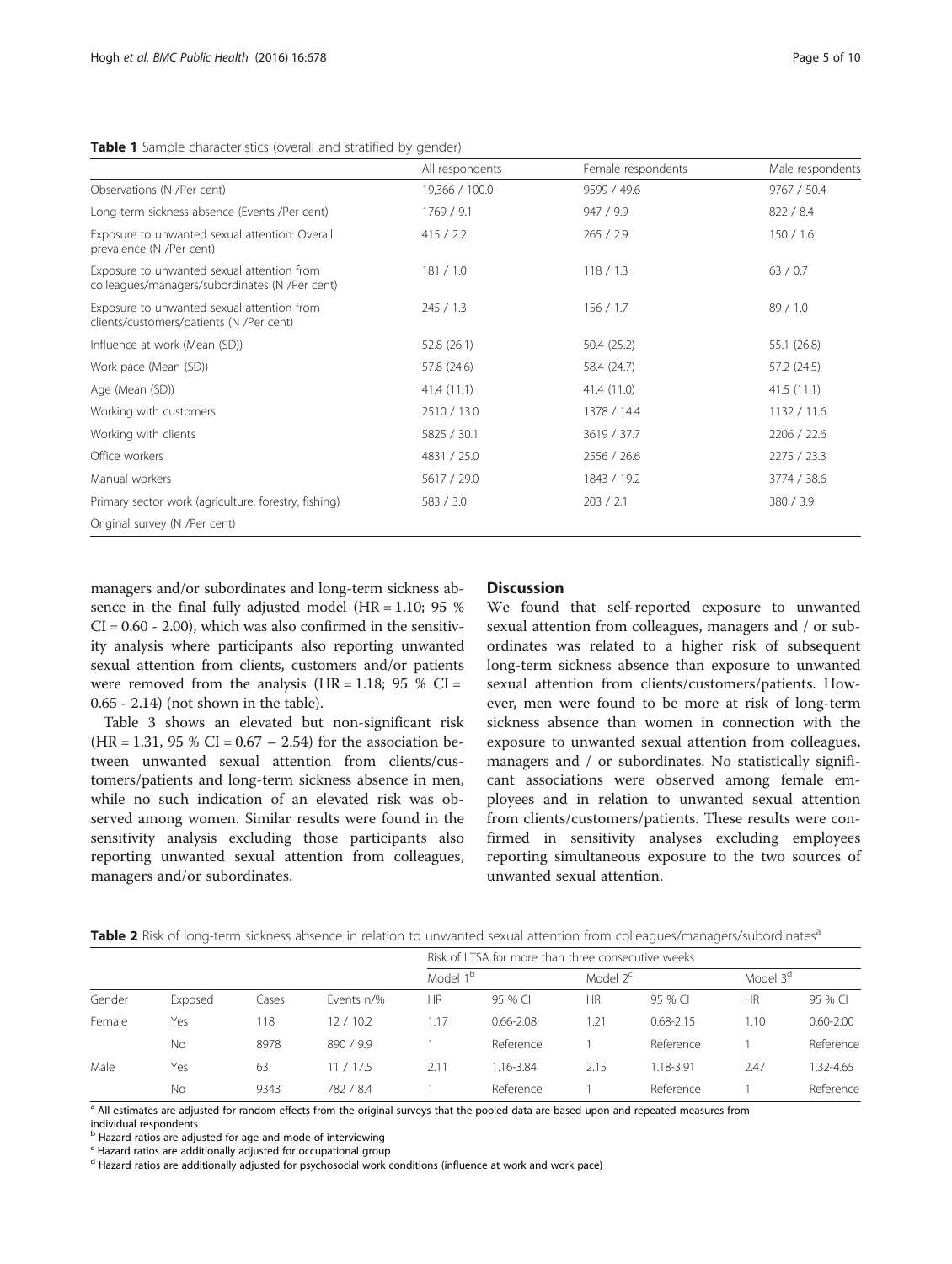<span id="page-5-0"></span>Table 3 Risk of long-term sickness absence in relation to unwanted sexual attention from clients/customers/patients<sup>a</sup>

|        |         |       |            | Risk of LTSA for more than three consecutive weeks |               |             |               |                      |               |
|--------|---------|-------|------------|----------------------------------------------------|---------------|-------------|---------------|----------------------|---------------|
|        |         |       |            | Model 1 <sup>b</sup>                               |               | Model $2^c$ |               | Model 3 <sup>d</sup> |               |
| Gender | Exposed | Cases | Events n/% | <b>HR</b>                                          | 95 % CI       | HR          | 95 % CI       | <b>HR</b>            | 95 % CI       |
| Female | Yes     | 56    | 14/9.0     | 0.96                                               | $0.56 - 1.63$ | 0.89        | $0.52 - 1.51$ | 0.89                 | $0.52 - 1.51$ |
|        | No      | 8940  | 888 / 9.9  |                                                    | Reference     |             | Reference     |                      | Reference     |
| Male   | Yes     | 89    | 11/12.4    | .54                                                | $0.85 - 2.80$ | .51         | $0.83 - 2.75$ | .31                  | $0.67 - 2.54$ |
|        | No      | 9317  | 782 / 8.4  |                                                    | Reference     |             | Reference     |                      | Reference     |

<sup>a</sup> All estimates are adjusted for random effects from the original surveys that the pooled data are based upon and repeated measures from individual respondents

**b** Hazard ratios are adjusted for age and mode of interviewing

<sup>c</sup> Hazard ratios are additionally adjusted for occupational group

<sup>d</sup> Hazard ratios are additionally adjusted for psychosocial work conditions (influence at work and work pace)

We must, however, note that, despite the large sample size, the results of the present study might have been affected by limited statistical power. A confidence interval-based power calculation using the estimates in Tables [2](#page-4-0) and 3 (for this method of power calculation see Pejtersen et al. [[51\]](#page-9-0)), shows that the present study has an 80 % chance of detecting, as statistically significant, a HR of 2.5 or more. This means that, although we were able to find statistically significant HRs lower than 2.5, a replication of the study would have less than 80 % chance of detecting as statistically significant a true HR lower than 2.5, given similar prevalence estimates and distributions of exposure and outcome. The low power is mainly due to the low prevalence of the exposure, which was 2.2 % overall and 1 % and 1.3 % for unwanted sexual attention from colleagues, managers and/or subordinates and from clients/customers/patients, respectively. Although low, these prevalence estimates are however in line with those observed in the European Working Condition Survey [[9\]](#page-8-0). Therefore, the interpretations we provide below of the study findings need to be confirmed in future studies based on larger samples.

With the present study, we sought to address some of the pitfalls in previous research limiting the knowledge of the potential link between unwanted sexual attention and long-term sickness absence. Most available studies adopted self-reported measures of sickness absence while failing to clearly identify employees with sickness absence of long duration, used cross-sectional designs and made no distinctions between different sources of workplace sexual harassment. We are aware of only two prospective studies that examined the relationship between unwanted sexual attention and long-term sickness absence [\[29](#page-8-0), [30\]](#page-8-0). Clausen et al. [\[29](#page-8-0)] found a statistically non-significant association between unwanted sexual attention and subsequent LTSA of eight weeks or more. However, Clausen et al.'s study was conducted on a single occupation (the elder-care sector) and among female workers only, and did not specify the source of

unwanted sexual attention, despite in their sample most of the negative acts were perpetrated by clients/patients. Nabe-Nielsen et al. [\[30\]](#page-8-0) found a significant association between unwanted sexual attention and LTSA in a sample composed by various occupational groups but without stratifying the analyses by gender and source of exposure. By contrast, in our study based on a representative sample of the Danish working population, we focused on potential differences related to gender and source (i.e., by colleagues, managers and/or subordinates or clients/customers/patients) while examining the association between unwanted sexual attention and longterm sickness absence.

The statistically significant effect of unwanted sexual attention by colleagues, managers and/or subordinates on long-term sickness absence may be explained in the light of the "Stress-as-Offence-to-Self" theory [\[28](#page-8-0)]. This theory posits that social stressors (also referred to as "illegitimate behaviours"), which include negative acts such as workplace bullying and sexual harassment, are likely to constitute a threat to one's self-esteem because they signal lack of appreciation and respect and frustrate one' sense of belonging to a significant group. Low selfesteem represents one of the most important pathways of the association between adverse psychosocial working conditions and mental health problems [[52\]](#page-9-0), the latter being a predictor of long-term sickness absence [\[53\]](#page-9-0).

In light of the theoretical framework of personal control proposed by Thacker [\[54](#page-9-0)], targets may be expected to use short spells of sickness absence as a way to recover and be ready to meet future possibly unpleasant situations, in this way regaining personal control of an adverse situation like being subjected to unwanted sexual attention. However, Knorz and Zapf (in Zapf and Gross [[52](#page-9-0)]) found in a qualitative study that what they called successful copers, among other things, took longer times out (long-term sick leave) to get some personal stabilization compared to the unsuccessful copers who took frequent short-term leaves.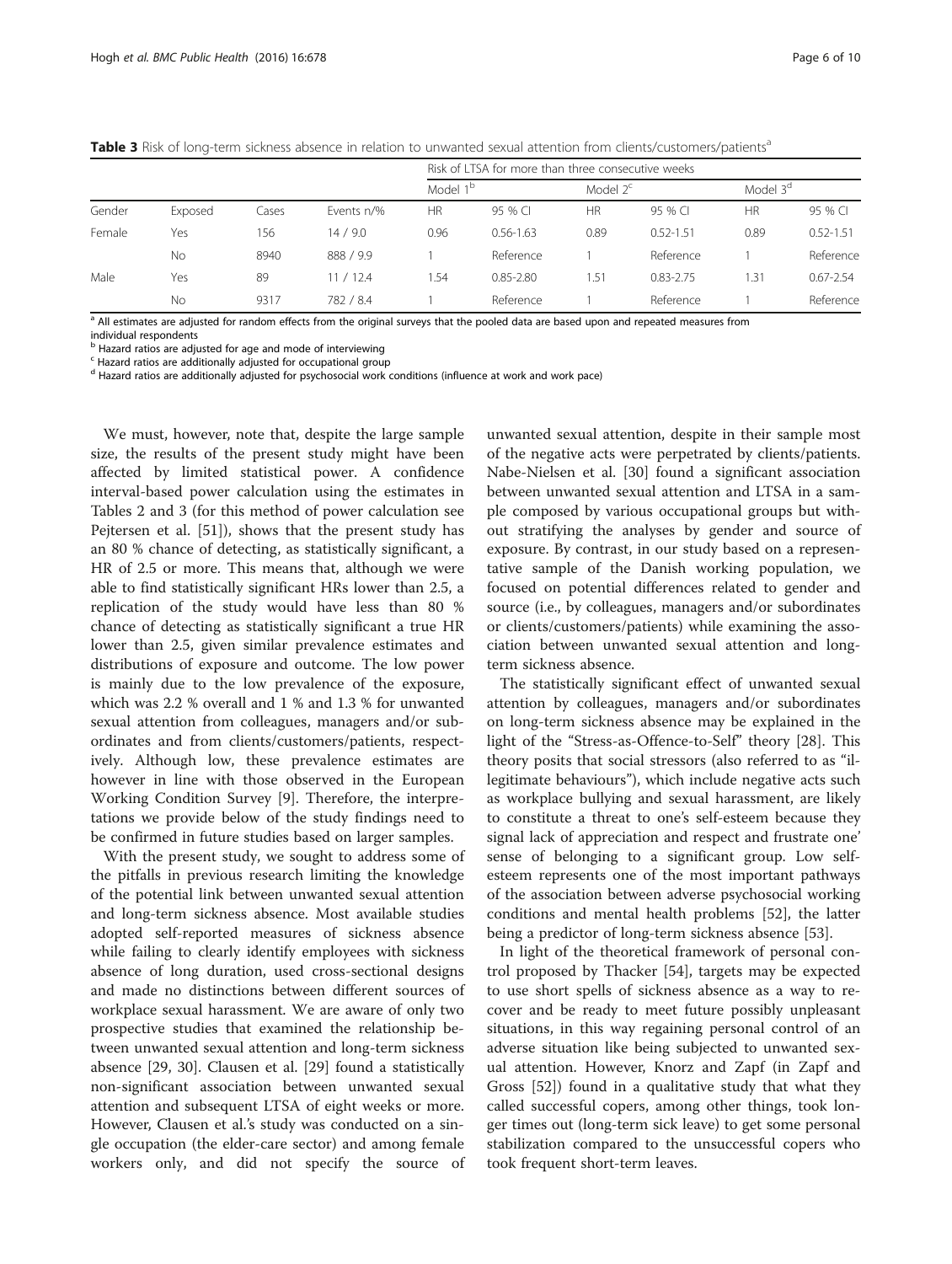#### Gender differences

The results of previous cross-sectional studies are mixed regarding gender differences in the association between unwanted sexual attention and sickness absence (26;27;31). In one study, the association between workplace sexual harassment and long-term sickness absence was stronger among women than men [[31\]](#page-8-0), although the link became non-significant for both genders when adjusting for potential confounders. However, two other studies found that this association was similar across genders [\[26](#page-8-0)] or even stronger among men [\[27\]](#page-8-0). Studies focusing on health effects of workplace sexual harassment that might operate as potential risk factors for long-term sickness absence found the same mixed evidence (e.g., [\[20, 23, 24,](#page-8-0) [55\]](#page-9-0)). Therefore, as yet, research has failed to establish any clear gender difference in the association between workplace sexual harassment and sickness absence.

In our study we found a statistically significant association between unwanted sexual attention from coworkers, managers and/or subordinates and long-term sickness absence among men only. This finding may be interpreted through the lens of the previously mentioned "Stress-as-Offence-to-Self" theory [[28\]](#page-8-0). Men may differ from women in the way they perceive and cope with unwanted sexual attention, which might affect the potential (health) consequences associated with this exposure. In particular, male employees might perceive being a target of sexual harassment from co-workers as an even bigger threat to their self-esteem than it is for their female counterparts [\[7](#page-8-0)]. This may occur because in our society traumas of sexual nature are generally viewed as less accepted among men, with consequences on the perception of one's gender role identity being potentially more severe for men than for women [\[55\]](#page-9-0). The shame that results from being exposed to unwanted sexual attention may lead men to avoid talking about the problem and taking actions to fix the situation, thus reducing the effectiveness of their problem-solving and/or emotional coping behaviours [\[56](#page-9-0)]. This may also interact with a generally lower tendency among men to seek support in the face of difficult events as compared to women [\[57](#page-9-0)]. For instance, men may be less inclined than women to make use of health services [\[54](#page-9-0)], reducing the possibility for them to prevent the onset or worsening of mental and/or physical health problems when exposed to adverse circumstances.

Another potential explanation for the observed gender differences might be that women have a lower threshold for labelling a behaviour as sexual harassment [\[58](#page-9-0)]; therefore, it might be that the experiences described as unwanted sexual attention are perceived as more severe among men than women, thus leading to worse effects on health among the former.

#### Differences related to the source of unwanted sexual attention

Contrary to most previous research, in our study we considered the effect on long-term sickness absence of two sources of unwanted sexual attention separately. In addition to the inclusion of both men and women, this distinction could explain the different results between ours and Clausen et al.'s [\[29](#page-8-0)] study, where the authors did not distinguish between source of exposure and the major part of negative behaviours were perpetrated by clients/customers/patients [[36](#page-8-0)]. Although also sexual harassment from external clients is linked with reduced health and well-being [\[32](#page-8-0), [33](#page-8-0)], one might expect, again in line with the "Stress-as-Offence-to-Self" framework, that being sexually harassed by co-workers is considered by employees – even more so by men, as discussed previously - as more illegitimate and threatening to their self-esteem than when the perpetrators are clients/customers/patients. To a certain degree, employees may view the risk of being confronted with deviant behaviours by external users, including sexual attentions, to be intrinsically connected to their role. In addition, facing sexually harassing customers may constitute an experience which is shared by employees holding similar jobs in organizations [[33](#page-8-0)]. Consistent with the social identity theory [\[59\]](#page-9-0), this may reinforce the perceived distance between the internal and the external group (i.e., the service users) and strengthen an employee's sense of belonging to his/her group at work. Social identification may thus promote collective ways of coping and therefore act as a protective factor against the negative consequences of being exposed to unwanted sexual attention by customers, clients and/or patients.

#### Strengths and limitations

The present study has three major strengths. First, it presents good external validity since the population examined is based on large, representative and randomly selected samples of the adult Danish working population. In addition, the response rates obtained across the surveys were fairly high for this type of study (>60 %). Second, internal validity is supported by the use of a prospective design and two different sources of measurement for the assessment of the exposure (i.e., selfreports) and the outcome (i.e., register-based long-term sickness absence). Register data are more reliable than self-reports when measuring sickness absence. They reduce the impact of common method variance and allow almost all participants to be followed-up. A third strength is that we distinguished between two separate sources of unwanted sexual attention, which is unprecedented in studies on the association between workplace sexual harassment and long-term sickness absence.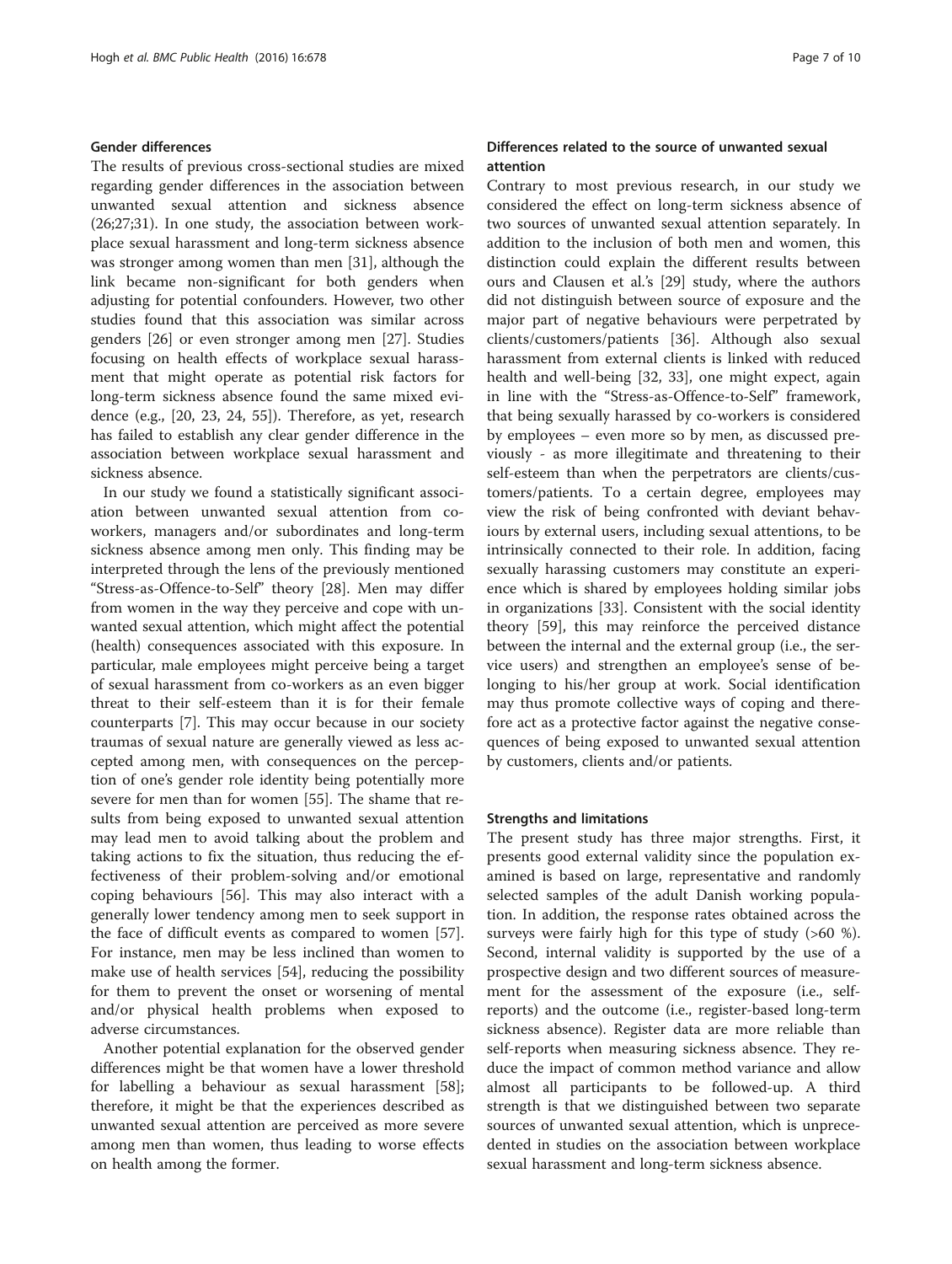However, our study also presents limitations. The major one relates to the above-mentioned limited statistical power. Low power additionally prevented us from formally testing the interaction between gender and exposure on the outcome. Therefore, even though the HRs for the association between unwanted sexual attention and long-term sickness absence differed among men and women in both the main and the sensitivity analyses, we cannot draw definite conclusions about whether the examined relationship is actually modified by gender. Studies with even larger sample sizes are therefore needed to ascertain the existence of such interactions.

We used self-reports to measure unwanted sexual attention. The self-reporting of this exposure could be influenced by factors such as personal traits and/or the health status of the respondent. For instance, employees with a poorer mental health might over-report exposure to unwanted sexual attention, leading to a possible overestimation of the association between the latter and long-term sickness absence.

Another limitation was that the data we examined in this study was collected between 2000 and 2005 and might thus be considered not applicable to today's situation. However, this may hold true particularly when focusing on the prevalence of a given phenomenon, which was not the case in our study. By contrast, examining older data might be seen as less of a problem when it comes to the investigation of relationships between phenomena which are not linked to certain time periods, as supported by the prevalence estimates from our study being similar to those observed in the recent EWCS survey [\[9](#page-8-0)].

#### Conclusions

This study showed that being exposed to unwanted sexual attention at work has long-term consequences for the target in the form of a higher risk of long-term sickness absence among men exposed to unwanted sexual attention from co-workers, managers and/or subordinates. Apart from the negative implications this has for the employee, these findings may also indicate negative implications for organizations that tolerate unwanted sexual attention. In addition to creating a negative psychosocial climate, sickness absence may reduce organizational effectiveness and efficiency by increasing labour costs. Often substitutes are needed to cover for the absent employee, who in many occasions still has to get paid, resulting in increased costs for the organization [[60\]](#page-9-0). Thus, employers in collaboration with employees should consider implementing strategies to prevent unwanted sexual attention at work at three levels: 1) organizational: i.e. developing a policy including focus on how to deal with sexually harassing behavior, management training; 2) job / task level: i.e. psychosocial

work environment redesign, risk analysis, awareness training; 3) at the individual level: i.e. assertiveness training, social support [\[61\]](#page-9-0).

There is, however, a need for more prospective studies measuring consequences of the three elements of sexual harassment: gender harassment, unwanted sexual attention and sexual coercion for both men and women using a specific definition of the exposure and criteria for collecting episodes at time-points that are able to capture both short- and long-term consequences. Given the typical low prevalence of unwanted sexual attention, future studies based on larger samples are needed to confirm (or disconfirm) the results of the present study. These studies may also distinguish between unwanted sexual attention perpetrated by colleagues/subordinates vs. managers. Finally, we suggest that future studies test the mediating role of low self-esteem in the relationship between sexual harassment / unwanted sexual attention, mental health problems and long-term sickness absence.

#### Funding

The 2000 round of DWECS was funded by the Danish Working Environment Authority and the Ministry of Labor. The 2005 round was funded by the Ministry of Employment as a part of a surveillance program on occupational health. The 2004 round of COPSOQ was internally financed by the National Research Centre for the Working Environment.

#### Availability of data and material

The questionnaire data from DWECS and COPSOQ are available from the Danish Data Archives (<https://www.sa.dk/en/services/danish-data-archive>). The DREAM data are available through Statistics Denmark [\(http://](http://www.dst.dk/en/TilSalg/Forskningsservice) [www.dst.dk/en/TilSalg/Forskningsservice](http://www.dst.dk/en/TilSalg/Forskningsservice)).

#### Authors' contributions

AH has conceived and drafted the manuscript. PMC closely collaborated with AH in drafting the manuscript, reviewing the existing literature and interpreting the results. All authors were responsible for study design. TCL and HB were responsible for data collection and data management. TCL and IEHM carried out the statistical analyses and drafted the Method section of the article. All authors contributed substantially to the interpretation of the data, revised critically and approved the final version of the manuscript.

#### Competing interests

The authors declare that they have no competing interests.

#### Ethics approval and consent to participate

The DWECS and COPSOQ-II studies have been approved by the Danish Data Protection Agency (Datatilsynet, see<http://www.datatilsynet.dk/english> for details). Questionnaire- and register-based studies do not need approval from the Danish National Committee on Biomedical Research Ethics (Den Nationale Videnskabsetiske komité, [http://www.dnvk.dk/English/actonabio](http://www.dnvk.dk/English/actonabiomedicalresearch.aspx) [medicalresearch.aspx](http://www.dnvk.dk/English/actonabiomedicalresearch.aspx) - see section 14 for details). However, a cover letter attached to the invitation to participate in the study made it clear to the respondents that participation was voluntary, anonymous, and consent to participate in the study was implied by them answering the survey.

#### Author details

<sup>1</sup>Department of Psychology, University of Copenhagen, Øster Farimagsgade 2A, 1353 Copenhagen, Denmark. <sup>2</sup>National Research Centre for the Working Environment, Lersoe Parkalle 105, 2100 Copenhagen, Denmark. <sup>3</sup>Federal Institute of Occupational Safety and Health, Nöldnerstraße 40-42, 10317 Berlin, Germany.

Received: 26 February 2016 Accepted: 21 July 2016 Published online: 30 July 2016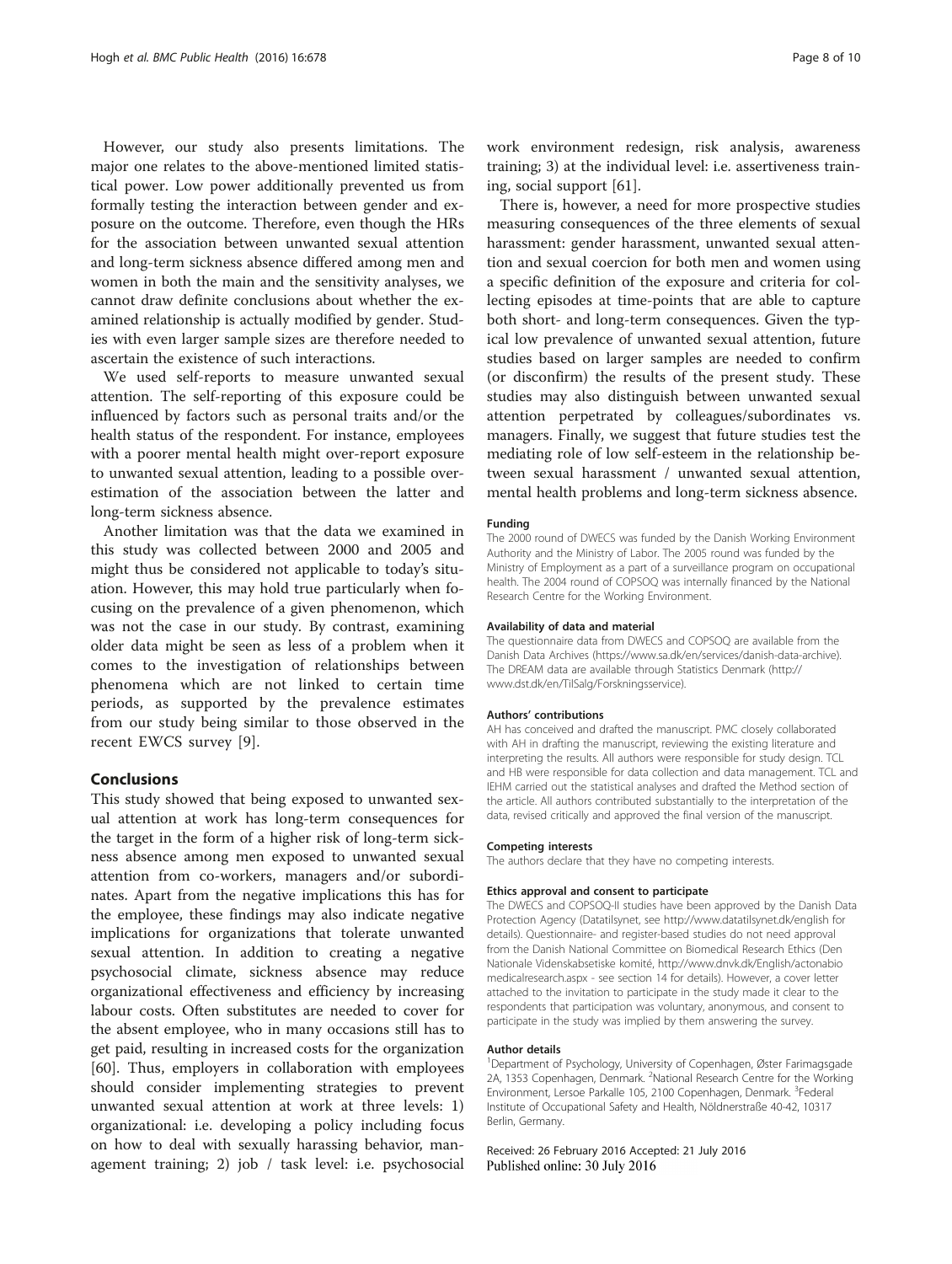#### <span id="page-8-0"></span>References

- Kivimäki M, Head J, Ferrie JE, Shipley MJ, Vahtera J, Marmot M. Sickness absence as a global measure of health: evidence from mortality in the Whitehall II prospective cohort study. BMJ. 2003;327:1–6.
- 2. Poulsen OM, Aust B, Bjorner JB, Rugulies R, Hansen JV, Tverborgvik T, et al. Effect of the Danish return-to-work program on long-term sickness absence: results from a randomized controlled trial in three municipalities. Scand J Work Environ Health. 2014;40(1):47–56.
- 3. Lund T, Kivimaki M, Labriola M, Villadsen E, Christensen KB. Using administrative sickness absence data as a marker of future disability pension: the prospective DREAM study of Danish private sector employees. Occup Environ Med. 2008;65:28–31.
- 4. Fitzgerald LF, Gelfand MJ, Drasgow F. Measuring sexual harassment: Theoretical and psychometric advances. Basic Appl Soc Psychol. 1995;17(4):425–45.
- 5. Fitzgerald LF. Sexual harassment. Violence against women in the workplace. Am Psychol. 1993;48(10):1070–6.
- 6. Fitzgerald LF, Swan S, Magley VJ. But was it really sexual harassment? In: O'Donohue W, editor. Legal, Behavioral and Psychological Definitions of the Workplace Victimization of Women, Sexual harassment: Theory, research and treatment. Boston: Allyn & Bacon; 1997. p. 5–28.
- 7. Nielsen MB, Bjørkelo B, Notelaers G, Einarsen S. Sexual Harassment: Prevalence, outcomes, and gender differences assessed by three different estimation methods. J Aggression Maltreat Trauma. 2010;19:252–74.
- 8. Björkqvist K, Österman K, Hjelt-Bäck M. Aggression among university employees. Aggress Behav. 1994;20:173–84.
- 9. Eurofound. Physical and psychological violence in the workplace, Eurofound. Luxembourg: Publications Office of the European Union; 2013.
- 10. Magnavita N, Heponiemi T. Wotkplace violence against nursing students and nurses: An Italien experience. J Nurs Scholarsh. 2011;43(2):203–10.
- 11. Gelfand MJ, Fitzgerald LF, Drasgow F. The structure of sexual harassment: A confirmatory analysis across cultures and settings. J Vocational Behav. 2002;47:164–77.
- 12. Schneider KT, Pryor JB, Fitzgerald LF. Sexual harassment research in the United States. In: Einarsen S, Hoel H, Zapf D, Cooper CL, editors. Bullying and Harassment in the Workplace, Developments in Theory, Research, and Practice. Second Edition ed. Boca Raton London Paris: CRC Press. Taylor & Francis Group; 2011. p. 245–65.
- 13. Willness CR, Piers S, Lee K. A meta-analysis of the antecedents and consequences of sexual harassment. Pers Psychol. 2007;60(1):127–62.
- 14. Cantisano GT, Morales Domínguez JF, Depolo M. Perceived sexual harassment at work: Meta-analysis and structural model of antecedents and consequences. Span J Psychol. 2008;11(1):207–18.
- 15. Barling J, Dekker I, Loughlin CA, Kelloway EK, Fullagar C, Johnson D. Prediction and replication of the organizational and personal consequences of workplace sexual harassment. J Managerial Psychol. 1996;11(5):4–25.
- 16. Fitzgerald LF, Drasgow F, Hulin CL, Gelfand MJ, Magley VJ. Antecedents and consequences of sexual harassment in organizations: a test of an integrated model. J Appl Psychol. 1997;82(4):578–89.
- 17. Dansky BS, Kilpatrick DG. Effects of sexual harassment. In: O'Donohue W, editor. Sexual Harassment, Theory, Research, and Treatment. Boston, London, Toronto, Tokyo, Singapore: Allyn and Bacon; 1997. p. 152–74.
- 18. Schneider KT, Tomaka J, Palacios R. Women's cognitive, affective, and physiological reactions to a male coworker's sexist behavior. J Appl Soc Psychol. 2001;31(10):1995–2018.
- 19. Houle JN, Staff J, Mortimer JT, Uggen C, Blackstone JT. The impact of sexual harassment on depressive symptoms during early occupational career. Soc Ment Health. 2011;1(2):89–105.
- 20. Nielsen MB, Einarsen S. Prospective relationships between workplace sexual harassment and psychological distress. Occup Med. 2012;62:226–8.
- 21. Munson LJ, Hulin C, Drasgow F. Longitudinal analysis of dispositional influences and sexual harassment: effects on job and psychological outcomes. Pers Psychol. 2000;53:21–46.
- 22. Glomb TM, Munson LJ, Hulin CL, Bergman ME, Drasgow F. Structural equation models of sexual harassment: Longitudinal explorations and cross-sectional generalizations. J Appl Psychol. 1999;84(1):14–28.
- 23. Rospenda KM, Fujishiro K, Shannon CA, Richman JA. Workplace harassment, stress, and drinking behavior over time: Gender differences in a national sample. Addict Behav. 2008;33:964–7.
- 24. Shannon CA, Rospenda KM, Richman JA. Workplace harassment patterning, gender, and utilization of professional services: findings from a US national study. Soc Sci Med. 2007;64(6):1178–91.
- 25. Sims CS, Drasgow F, Fitzgerald LF. The effects of sexual harassment on turnover in the military: time-dependent modeling. J Appl Psychol. 2005;90(6):1141–52.
- 26. Niedhammer I, Chastang J, Sultan-Taieb H, Vermeylen G, Parent-Thirion A. Psychosocial work factors and sickness absence in 31 countries in Europe. Eur J Public Health. 2013;23(4):622–8.
- Svedberg P, Alexanderson K. Associations between sickness absence and harassment, threats, violence, or discrimination: A cross-sectional study of the Swedish Police. Work. 2012;42:83–92.
- 28. Semmer NK, Jacobshagen N, Meier LL, Elfering A. Occupational stress research: The "Stress-as-offence-to-self" perspective. Occup Health Psychol. 2007;2:43–60.
- 29. Clausen T, Hogh A, Borg V. Acts of offensive behaviour and risk of longterm sickness absence in the Danish elder-care services: a prospective analysis of register-based outcomes. Int Arch Occup Environ Health. 2012;85:382–7.
- 30. Nabe-Nielsen K, Grynderup MB, Lange T, Andersen JH, Bonde JP, Conway PM, Garde AH, Hogh A, Kaerlev L, Rugulies R, Hansen ÅM. The role of poor sleep in the relation between workplace bullying/unwanted sexual attention and long-term sickness absence. International Archives of Occupational and Environmental Health. 2016. doi:[10.1007/s00420-016-1136-4.](http://dx.doi.org/10.1007/s00420-016-1136-4)
- 31. Slany C, Schütte S, Chastang J-F, Parent-Thirion A, Vermeylen G, Niedhammer I. Psychosocial work factors and long sickness absence in Europe. Int J Occup Environ Health. 2014;20(1):16–25.
- 32. Gettman HJ, Gelfand MJ. When the customer shouldn't be king: Antecedents and consequences of sexual harassment by clients and customers. J Appl Psychol. 2007;92(3):757–70.
- 33. Yagil D. When the customer is wrong: A review of research on aggression and sexual harassment in service encounters. Aggression Violent Behav. 2008;13(2):141–52.
- 34. Lund T, Labriola M, Christensen KB, Bultmann U, Villadsen E, Burr H. Psychosocial work environment exposures as risk factors for long-term sickness absence among Danish employees: results from DWECS/DREAM. J Occup Environ Med. 2005;47(11):1141–7.
- 35. Rugulies R, Christensen KB, Borritz M, Villadsen E, Bültmann U, Kristensen TS. The contribution of the psychosocial work environment to sickness absence in human service workers: Results of a 3-year follow-up study. Work Stress. 2007;21(4):293–311.
- 36. Giver H, Carneiro IG, Høgh A, Borg V. Arbejdsmiljøforhold for social- og sundhedsuddannede indvandrere i Danmark. København: Nationalt Forskningscenter for Arbejdsmiljø; 2007. Report No.: 7.
- 37. Einarsen S, Raknes BI, Matthiesen SB. Seksuell Trakassering: Bøllen og blondinen på norske arbeidsplasser (Sexual Harassment: The bully and the blonde in Norwegian workplaces). Sigma forlag: Bergen; 1993.
- 38. Burr H, Bjorner JB, Kristensen TS, Tüchsen F, Bach E. Trends in the Danish work environment in 1990–2000 and their associations with labor-force changes. Scand J Work Environ Health. 2003;29(4):270–9.
- Feveile H, Olsen O, Burr H. Danish Work Environment Cohort Study 2005: From idea to sampling design. Stat Transi-New Ser. 2007;8(3):441–58.
- 40. Pejtersen JH, Kristensen TS, Borg V, Bjorner JB. The second version of the Copenhagen Psychosocial Questionnaire. Scand J Public Health. 2010;38:8–24.
- 41. Stapelfeldt CM, Jensen C, Andersen NT, Fleten N, Nielsen CV. Validation of sick leave measures: self-reported sick leave and sickness benefit data from a Danish national register compared to multiple workplace-registered sick leave spells in a Danish municipality. BMC Public Health. 2012;12(661):1-11.
- 42. Pedersen J, Villadsen E, Burr H, Martin M, Nielsen MBD, Meinertz L. Register over Sygedagpenge og Sociale ydelser i Danmark (RSS) [Register on Sickness Ansence Benefits in Denmark (RSS)]. Copenhagen: National Research Centre for the Working Environment; 2011.
- 43. Head J, Kivimaki M, Martikainen P, Vahtera J, Ferrie JE, Marmot MG. Influence of change in psychosocial work characteristics on sickness absence: The Whitehall II Study. Res Rep J Epidemiol Community Health. 2006;60:55–61.
- 44. Rugulies R, Aust B, Pejtersen JH. Do psychosocial work invironment factors measured with scales from the Copenhagen Psychosocial Questionnaire predict register-based sickness absence of 3 weeks or more in Denamrk? Scand J Public Health. 2010;38:42–50.
- 45. North FM, Syme SL, Feeney A, Shipley M, Marmot M. Psychosocial work environment and sickness absence among British civil servants: the Whitehall II study. Am J Public Health. 1996;86:332–40.
- 46. Duijts SF, Kant I, Swaen GM, van den Brandt PA, Zeegers MP. A meta-analysis of observational studies identifies predictors of sickness ansence. J Clin Epidemiol. 2007;60:1105–15.